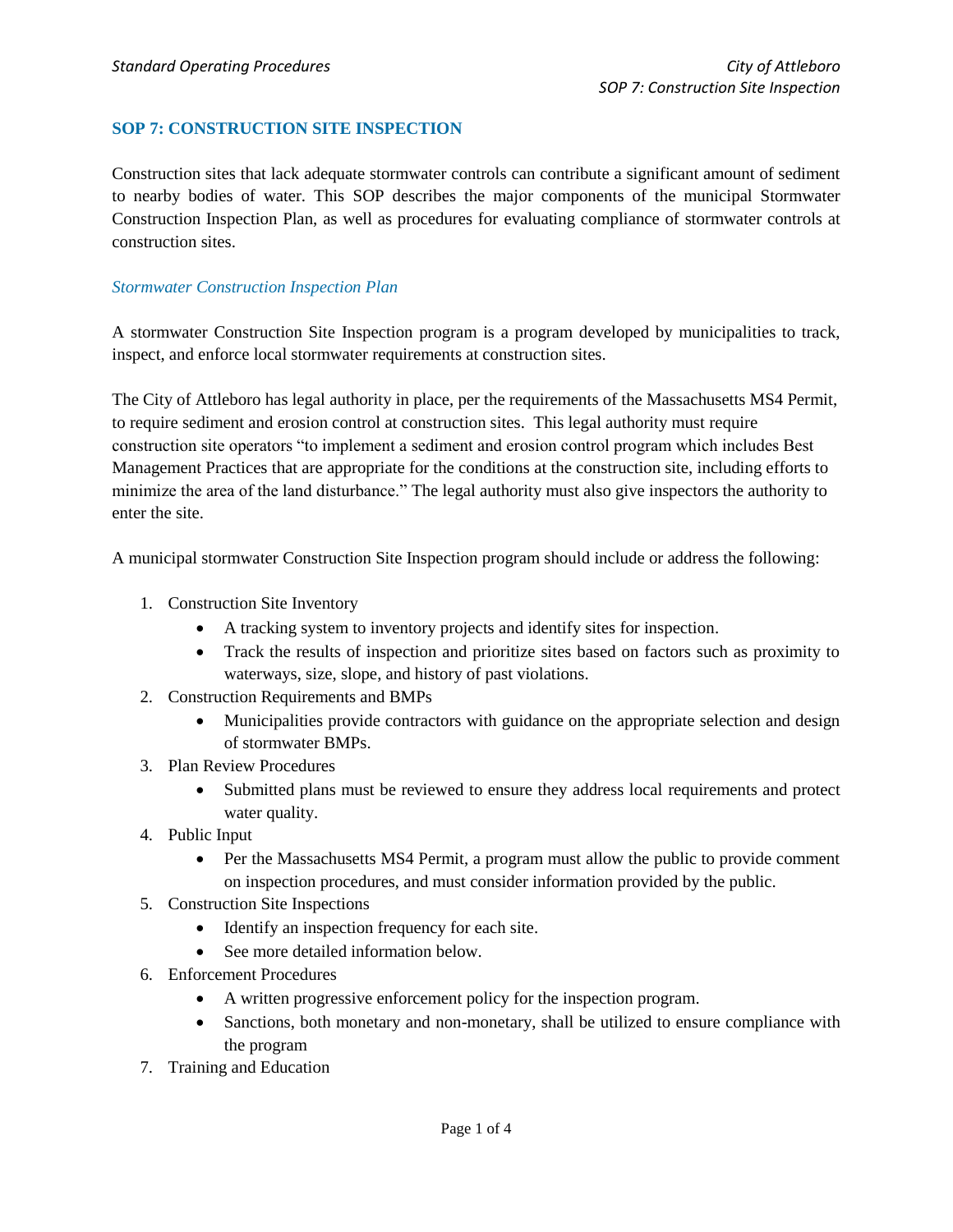Municipal staff conducting inspections should receive training on regulatory requirements, BMPs, inspections, and enforcement.

# *Conducting Stormwater Inspections at Construction Sites*

The role of the construction inspector is to ensure that site operations match the approved site plans and the Stormwater Pollution Prevention Plan (SWPPP) for the project, and that all precautions are taken to prevent pollutants and sediment from the construction site from impacting local waterways. The inspector is also expected to determine the adequacy of construction site stormwater quality control measures.

The attached Construction Site Stormwater Inspection Report shall be used by the inspector during site visits. Construction site inspectors should abide by the following guidelines:

- 1. Inspections to monitor stormwater compliance should be performed at least once per month at each active construction site, with priority placed on sites that require coverage under the USEPA 2017 Construction General Permit (i.e., that disturb one or more acres), and sites that are located in the watershed of any 303(d) water bodies.
- 2. The inspection shall begin at a low point and work uphill, observing all discharge points and any off-site support activities.
- 3. Written and photographic records shall be maintained for each site visit.
- 4. During the inspection, the inspector should ask questions of the contractor. Understanding the selection, implementation, and maintenance of BMPs is an important goal of the inspection process, and requires site-specific input.
- 5. The inspector should not recommend or endorse solutions or products. The inspector may offer appropriate advice, but all decisions must be made by the contractor.
- 6. The inspector shall always wear personal protective equipment appropriate for the site.
- 7. The inspector shall abide by the contractor's site-specific safety requirements.
- 8. The inspector has legal authority to enter the site. However, if denied permission to enter the site, the inspector should never force entry.

Prior to planning a site visit, the inspector shall determine if the project is subject to USEPA's 2017 Construction General Permit, which is true if the the project disturbs one or more acres, total. Operators of sites that required coverage under the USEPA's 2012 Construction General Permit but continue to be active should have submitted a new Notice of Intent (NOI) under the 2017 Permit.

If the site requires this coverage, the inspector shall visit the USEPA Region 1 eNOI website [\(http://cfpub.epa.gov/npdes/stormwater/cgpenoi.cfm](http://cfpub.epa.gov/npdes/stormwater/cgpenoi.cfm) or [http://cfpub.epa.gov/npdes/stormwater/](http://cfpub.epa.gov/npdes/stormwater/%20noi/noisearch.cfm)  [noi/noisearch.cfm\)](http://cfpub.epa.gov/npdes/stormwater/%20noi/noisearch.cfm) to determine if the contractor filed for coverage under the 2017 and/or 2012 Construction General Permits, respectively. Print a copy of the project's NOI.

If the project disturbs one or more acres and is under construction, but does not show up in either database, the project is in violation of the Construction General Permit. Call the contractor to determine if the NOI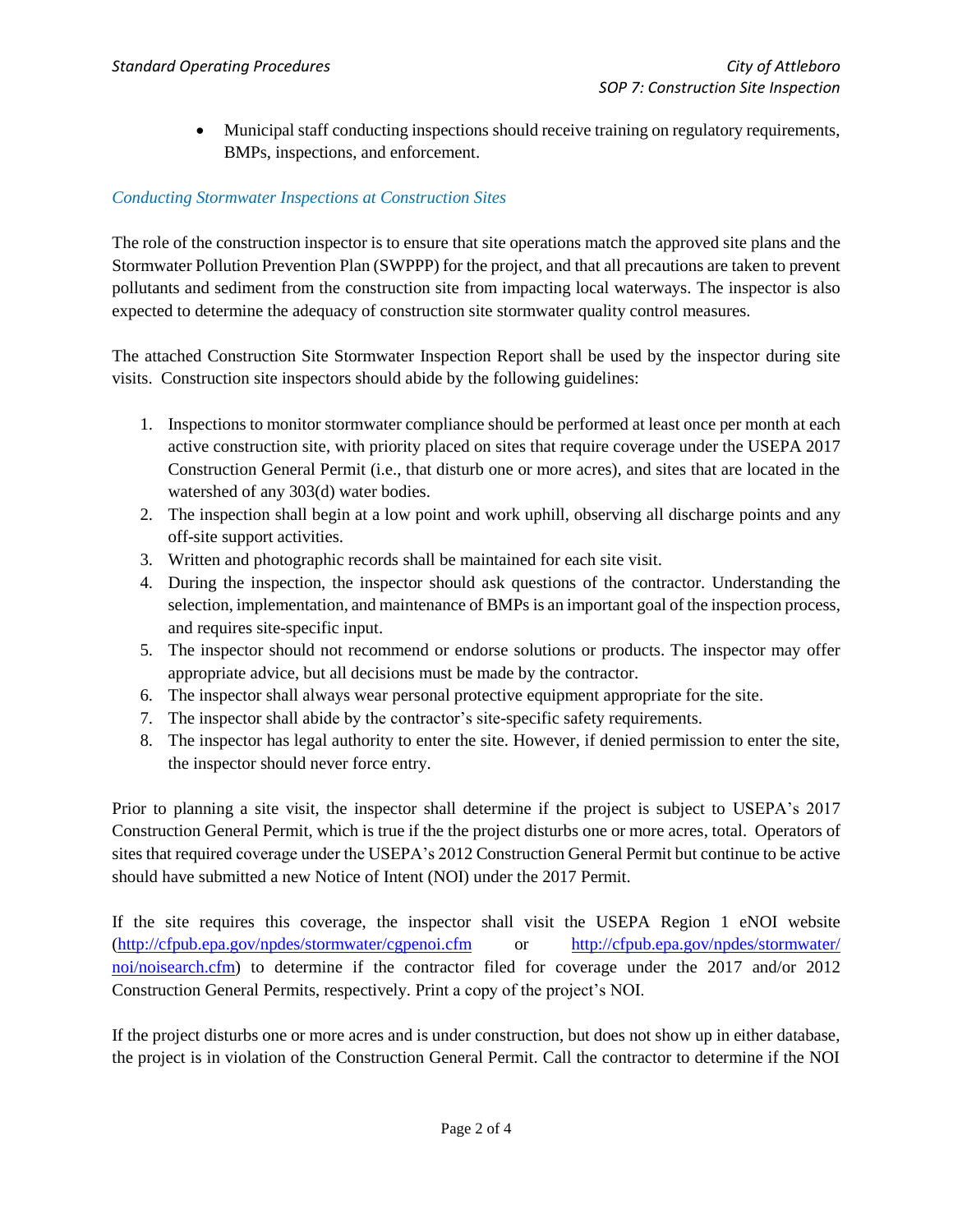process has been started. If not, notify the contractor verbally of this requirement and the violation. Work cannot proceed on the site until a Notice of Intent (NOI) for coverage under the 2017 Construction General Permit has been approved by USEPA. The inspector may choose to print instructions on how to file an NOI and meet with the contractor to review these. Issue a written Stop Work Order until the NOI has been approved by USEPA.

Once it has been determined that the site is in compliance with the 2017 Construction General Permit, the site inspection process can continue. The Construction Site Inspection process shall include the following:

- 1. Plan the inspection before visiting the construction site
	- a. Obtain and review permits, site plans, previous inspection reports, and any other applicable information.
	- b. Print the approved NOI from the USEPA 2017 Construction General Permit NOI website, listed previously.
	- c. Inform the contractor of the planned site visit.
- 2. Meet with the contractor
	- a. Review the Construction SWPPP (if the site includes over one acre of disturbance) or other document, as required by the municipality's legal authority. Compare BMPs in the approved site plans with those shown in the SWPPP.
	- b. Review the project's approved NOI and confirm that information shown continues to be accurate.
	- c. Get a general overview of the project from the contractor.
	- d. Review inspections done by the contractor.
	- e. Review the status of any issues or corrective actions noted in previous inspection reports.
	- f. Discuss any complaints or incidents since the last meeting.
- 3. Inspect perimeter controls
	- a. Examine perimeter controls to determine if they are adequate, properly installed, and properly maintained.
	- b. For each structural BMP, check structural integrity to determine if any portion of the BMP needs to be replaced or requires maintenance.
- 4. Inspect slopes and temporary stockpiles
	- a. Determine if sediment and erosion controls are effective.
	- b. Look for slumps, rills, and tracking of stockpiled materials around the site.
- 5. Compare BMPs in the site plan with the construction site conditions
	- a. Determine whether BMPs are in place as specified in the site plan, and if the BMPs have been adequately installed and maintained.
	- b. Note any areas where additional BMPs may be needed which are not specified in the site plans.
- 6. Inspect site entrances/exits
	- a. Determine if there has been excessive tracking of sediment from the site.
	- b. Look for evidence of additional entrances/exits which are not on the site plan and are not properly stabilized.